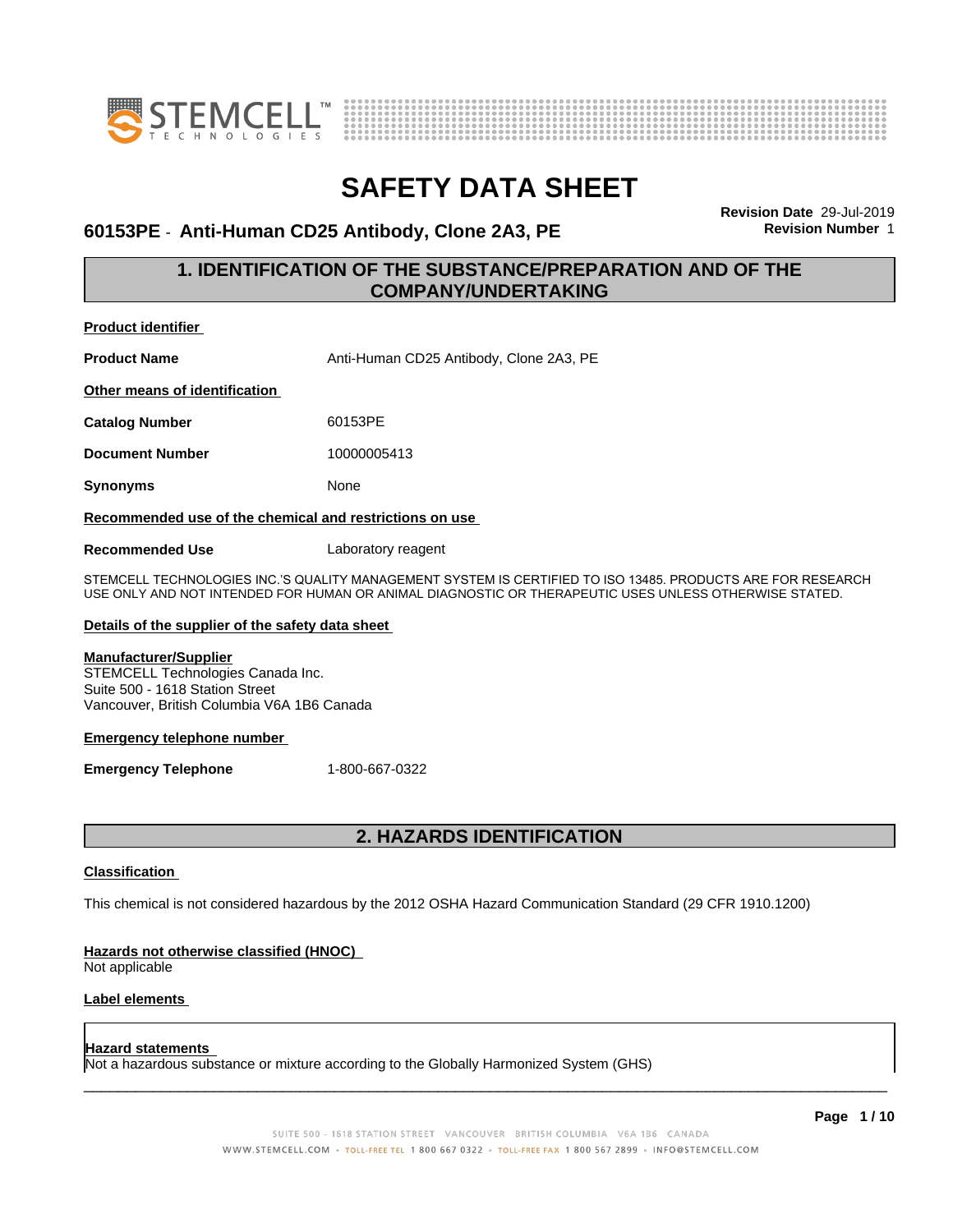



### \_\_\_\_\_\_\_\_\_\_\_\_\_\_\_\_\_\_\_\_\_\_\_\_\_\_\_\_\_\_\_\_\_\_\_\_\_\_\_\_\_\_\_\_\_\_\_\_\_\_\_\_\_\_\_\_\_\_\_\_\_\_\_\_\_\_\_\_\_\_\_\_\_\_\_\_\_\_\_\_\_\_\_\_\_\_\_\_\_\_\_\_\_ **Revision Date** 29-Jul-2019 **60153PE** - **Anti-Human CD25 Antibody, Clone 2A3, PE Revision Number** 1

The product contains no substances which at their given concentration, are considered to be hazardous to health.

**Appearance** Clear **Physical state** Liquid **Odor No information available Appearance** Clear

### **Other Information**

Not applicable

**Unknown acute toxicity** 1 % of the mixture consists of ingredient(s) of unknown toxicity

1 % of the mixture consists of ingredient(s) of unknown acute oral toxicity

1 % of the mixture consists of ingredient(s) of unknown acute dermal toxicity

1 % of the mixture consists of ingredient(s) of unknown acute inhalation toxicity (gas)

1 % of the mixture consists of ingredient(s) of unknown acute inhalation toxicity (vapor)

1 % of the mixture consists of ingredient(s) of unknown acute inhalation toxicity (dust/mist)

### **3. COMPOSITION/INFORMATION ON INGREDIENTS**

### **Substance**

Not applicable.

### **Mixture**

Not a hazardous substance or mixture according to the Globally Harmonized System (GHS)

| Chemical name     | CAS No.    | Weight-%    |
|-------------------|------------|-------------|
| Azide<br>Sodium ∧ | 26628-22-8 | <u>v. .</u> |

\*The exact percentage (concentration) of composition has been withheld as a trade secret.

### **4. FIRST AID MEASURES**

### **Description of first aid measures**

| <b>Inhalation</b>   | Remove to fresh air.                                                                                                    |
|---------------------|-------------------------------------------------------------------------------------------------------------------------|
| Eye contact         | Rinse thoroughly with plenty of water for at least 15 minutes, lifting lower and upper eyelids.<br>Consult a physician. |
| <b>Skin contact</b> | Wash skin with soap and water.                                                                                          |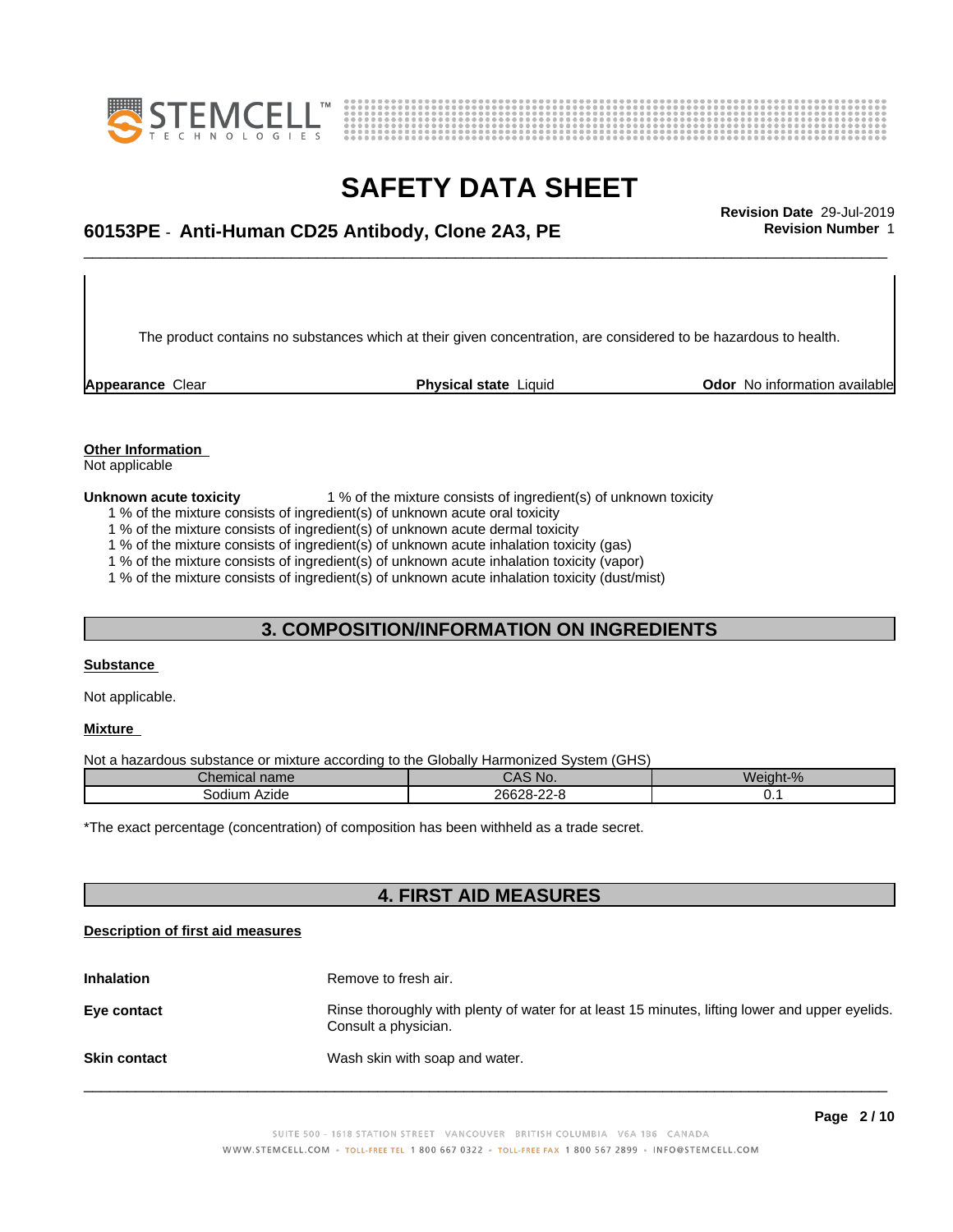



### \_\_\_\_\_\_\_\_\_\_\_\_\_\_\_\_\_\_\_\_\_\_\_\_\_\_\_\_\_\_\_\_\_\_\_\_\_\_\_\_\_\_\_\_\_\_\_\_\_\_\_\_\_\_\_\_\_\_\_\_\_\_\_\_\_\_\_\_\_\_\_\_\_\_\_\_\_\_\_\_\_\_\_\_\_\_\_\_\_\_\_\_\_ **Revision Date** 29-Jul-2019 **60153PE** - **Anti-Human CD25 Antibody, Clone 2A3, PE Revision Number** 1

**Ingestion** Clean mouth with water and drink afterwards plenty of water.

| Most important symptoms and effects, both acute and delayed |
|-------------------------------------------------------------|
|-------------------------------------------------------------|

**Symptoms** No information available.

**Indication of any immediate medical attention and special treatment needed**

**Note to physicians** Treat symptomatically.

**5. FIRE-FIGHTING MEASURES**

| <b>Suitable Extinguishing Media</b>                                                                              | Use extinguishing measures that are appropriate to local circumstances and the<br>surrounding environment.                            |
|------------------------------------------------------------------------------------------------------------------|---------------------------------------------------------------------------------------------------------------------------------------|
| Unsuitable extinguishing media                                                                                   | CAUTION: Use of water spray when fighting fire may be inefficient.                                                                    |
| Specific hazards arising from the<br>chemical                                                                    | No information available.                                                                                                             |
| <b>Explosion data</b><br><b>Sensitivity to Mechanical Impact None.</b><br><b>Sensitivity to Static Discharge</b> | None.                                                                                                                                 |
| Special protective equipment for<br>fire-fighters                                                                | Firefighters should wear self-contained breathing apparatus and full firefighting turnout<br>gear. Use personal protection equipment. |

### **6. ACCIDENTAL RELEASE MEASURES**

| Personal precautions, protective equipment and emergency procedures |
|---------------------------------------------------------------------|
| Ensure adequate ventilation.                                        |
|                                                                     |
|                                                                     |
| See Section 12 for additional Ecological Information.               |
| Methods and material for containment and cleaning up                |
| Prevent further leakage or spillage if safe to do so.               |
| Pick up and transfer to properly labeled containers.                |
|                                                                     |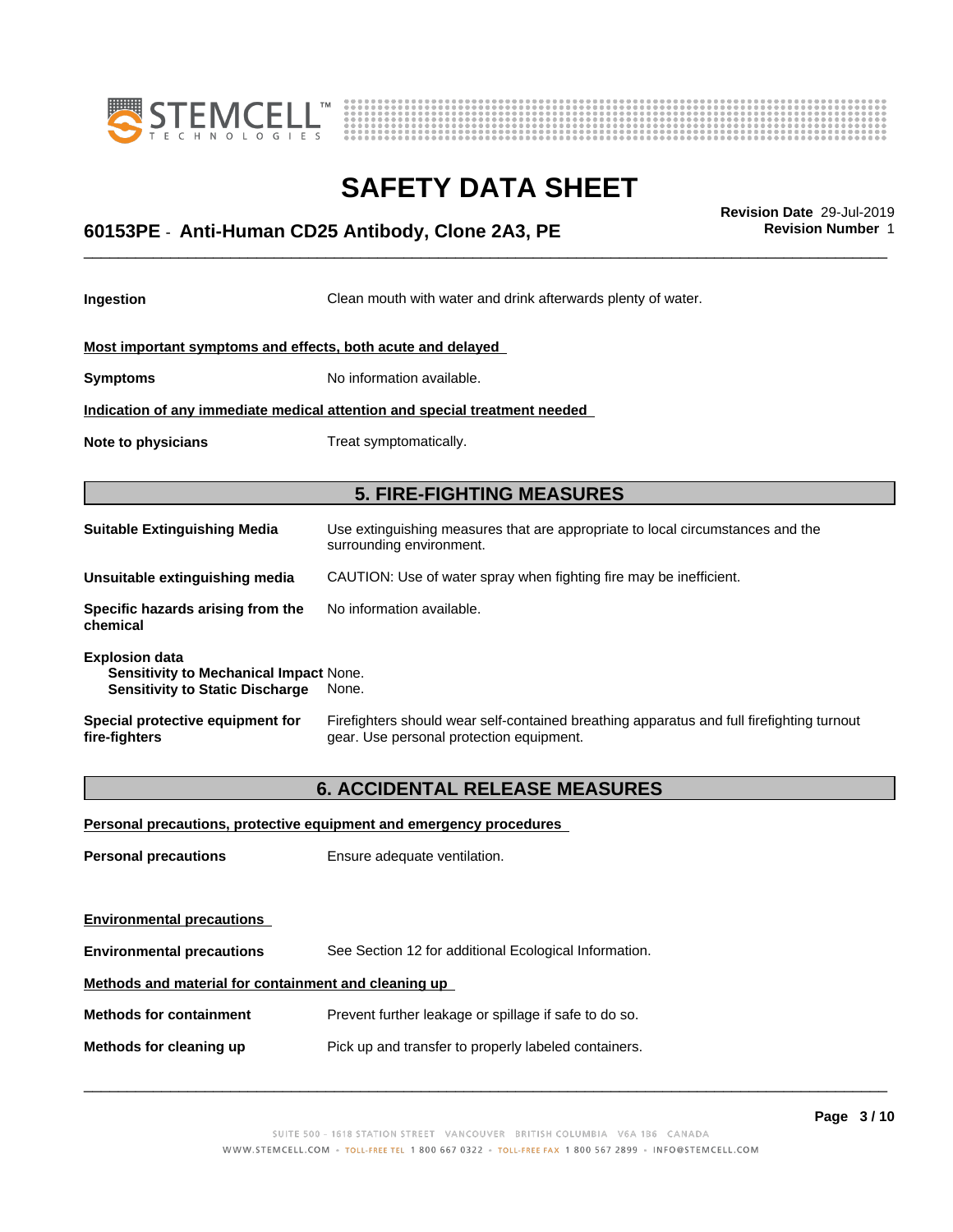



### \_\_\_\_\_\_\_\_\_\_\_\_\_\_\_\_\_\_\_\_\_\_\_\_\_\_\_\_\_\_\_\_\_\_\_\_\_\_\_\_\_\_\_\_\_\_\_\_\_\_\_\_\_\_\_\_\_\_\_\_\_\_\_\_\_\_\_\_\_\_\_\_\_\_\_\_\_\_\_\_\_\_\_\_\_\_\_\_\_\_\_\_\_ **Revision Date** 29-Jul-2019 **60153PE** - **Anti-Human CD25 Antibody, Clone 2A3, PE Revision Number** 1

**Prevention of secondary hazards** Clean contaminated objects and areas thoroughly observing environmental regulations.

### **7. HANDLING AND STORAGE**

**Precautions for safe handling**

**Advice on safe handling** Handle in accordance with good industrial hygiene and safety practice.

**Conditions for safe storage, including any incompatibilities**

**Storage Conditions** Keep containers tightly closed in a dry, cool and well-ventilated place.

### **8. EXPOSURE CONTROLS/PERSONAL PROTECTION**

#### **Control parameters**

#### **Exposure Limits** .

| Chemical name | <b>ACGIH TLV</b>                             | <b>OSHA PEL</b>                          | NIOSH IDLH                          |
|---------------|----------------------------------------------|------------------------------------------|-------------------------------------|
| Sodium Azide  | Ceiling: $0.29 \text{ mg/m}^3 \text{ NaN}^3$ | (vacated) $S^*$                          | Ceiling: 0.1 ppm HN3                |
| 26628-22-8    | Ceiling: 0.11 ppm Hydrazoic                  | (vacated) Ceiling: 0.1 ppm HN3           | Ceiling: 0.3 mg/m <sup>3</sup> NaN3 |
|               | acid vapor                                   | (vacated) Ceiling: 0.3 mg/m <sup>3</sup> |                                     |
|               |                                              | NaN <sub>3</sub>                         |                                     |

### **Appropriate engineering controls**

| <b>Engineering controls</b> | Showers              |  |
|-----------------------------|----------------------|--|
|                             | Eyewash stations     |  |
|                             | Ventilation systems. |  |

### **Individual protection measures, such as personal protective equipment**

**Eye/face protection** No special protective equipment required.

**Skin and body protection** No special protective equipment required.

**Respiratory protection** No protective equipment is needed under normal use conditions. If exposure limits are exceeded or irritation is experienced, ventilation and evacuation may be required.

**General hygiene considerations** Handle in accordance with good industrial hygiene and safety practice.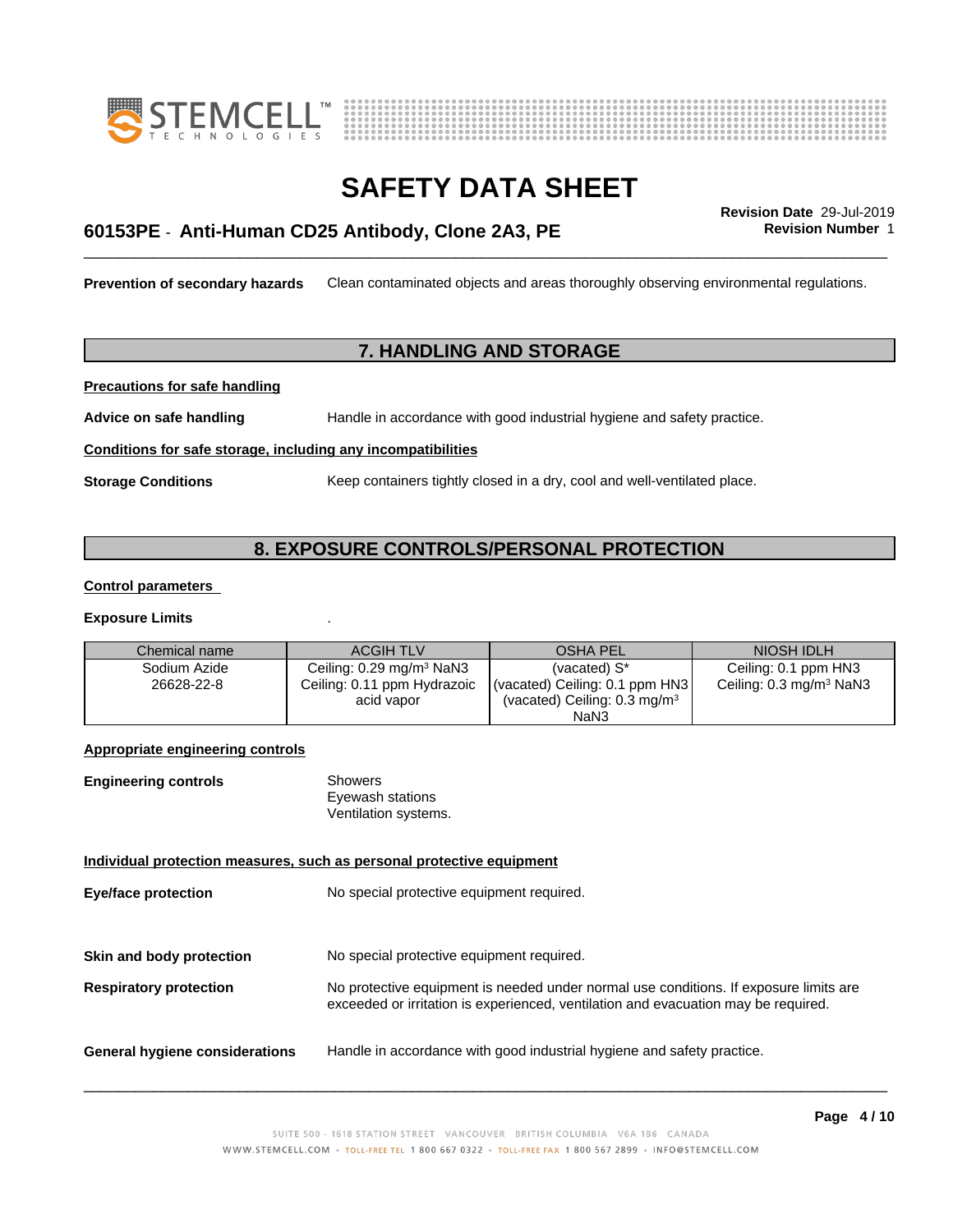



### \_\_\_\_\_\_\_\_\_\_\_\_\_\_\_\_\_\_\_\_\_\_\_\_\_\_\_\_\_\_\_\_\_\_\_\_\_\_\_\_\_\_\_\_\_\_\_\_\_\_\_\_\_\_\_\_\_\_\_\_\_\_\_\_\_\_\_\_\_\_\_\_\_\_\_\_\_\_\_\_\_\_\_\_\_\_\_\_\_\_\_\_\_ **Revision Date** 29-Jul-2019 **60153PE** - **Anti-Human CD25 Antibody, Clone 2A3, PE Revision Number** 1

### **9. PHYSICAL AND CHEMICAL PROPERTIES**

| Information on basic physical and chemical properties |                             |                                |
|-------------------------------------------------------|-----------------------------|--------------------------------|
| <b>Physical state</b>                                 | Liquid                      |                                |
| Appearance                                            | Clear                       |                                |
| Color                                                 | No information available    |                                |
| Odor                                                  | No information available    |                                |
| <b>Odor threshold</b>                                 | No information available    |                                |
|                                                       |                             |                                |
| <b>Property</b>                                       | Values<br>No data available | Remarks • Method<br>None known |
| рH                                                    | No data available           | None known                     |
| Melting point / freezing point                        | No data available           | None known                     |
| Boiling point / boiling range                         | No data available           | None known                     |
| <b>Flash point</b>                                    | No data available           | None known                     |
| <b>Evaporation rate</b><br>Flammability (solid, gas)  | No data available           | None known                     |
| <b>Flammability Limit in Air</b>                      |                             | None known                     |
|                                                       |                             |                                |
| <b>Upper flammability limit:</b>                      | No data available           |                                |
| Lower flammability limit:                             | No data available           |                                |
| Vapor pressure                                        | No data available           | None known                     |
| Vapor density                                         | No data available           | None known                     |
| <b>Relative density</b>                               | No data available           | None known                     |
| <b>Water solubility</b>                               | No data available           | None known                     |
| Solubility in other solvents                          | No data available           | None known                     |
| <b>Partition coefficient</b>                          | No data available           | None known                     |
| <b>Autoignition temperature</b>                       | No data available           | None known                     |
| <b>Decomposition temperature</b>                      | No data available           | None known                     |
| <b>Kinematic viscosity</b>                            | No data available           | None known                     |
| <b>Dynamic viscosity</b>                              | No data available           | None known                     |
| <b>Explosive properties</b>                           | No information available    |                                |
| <b>Oxidizing properties</b>                           | No information available    |                                |
| <b>Other Information</b>                              |                             |                                |
| <b>Softening point</b>                                | No information available    |                                |
| <b>Molecular weight</b>                               | No information available    |                                |
| <b>Molecular formula</b>                              | No information available    |                                |
| VOC Content (%)                                       | No information available    |                                |
| <b>Liquid Density</b>                                 | No information available    |                                |
| <b>Bulk density</b>                                   | No information available    |                                |
|                                                       |                             |                                |

#### **Remarks** • Method

### **10. STABILITY AND REACTIVITY**

**Reactivity No information available.** 

**Chemical stability** Stable under normal conditions.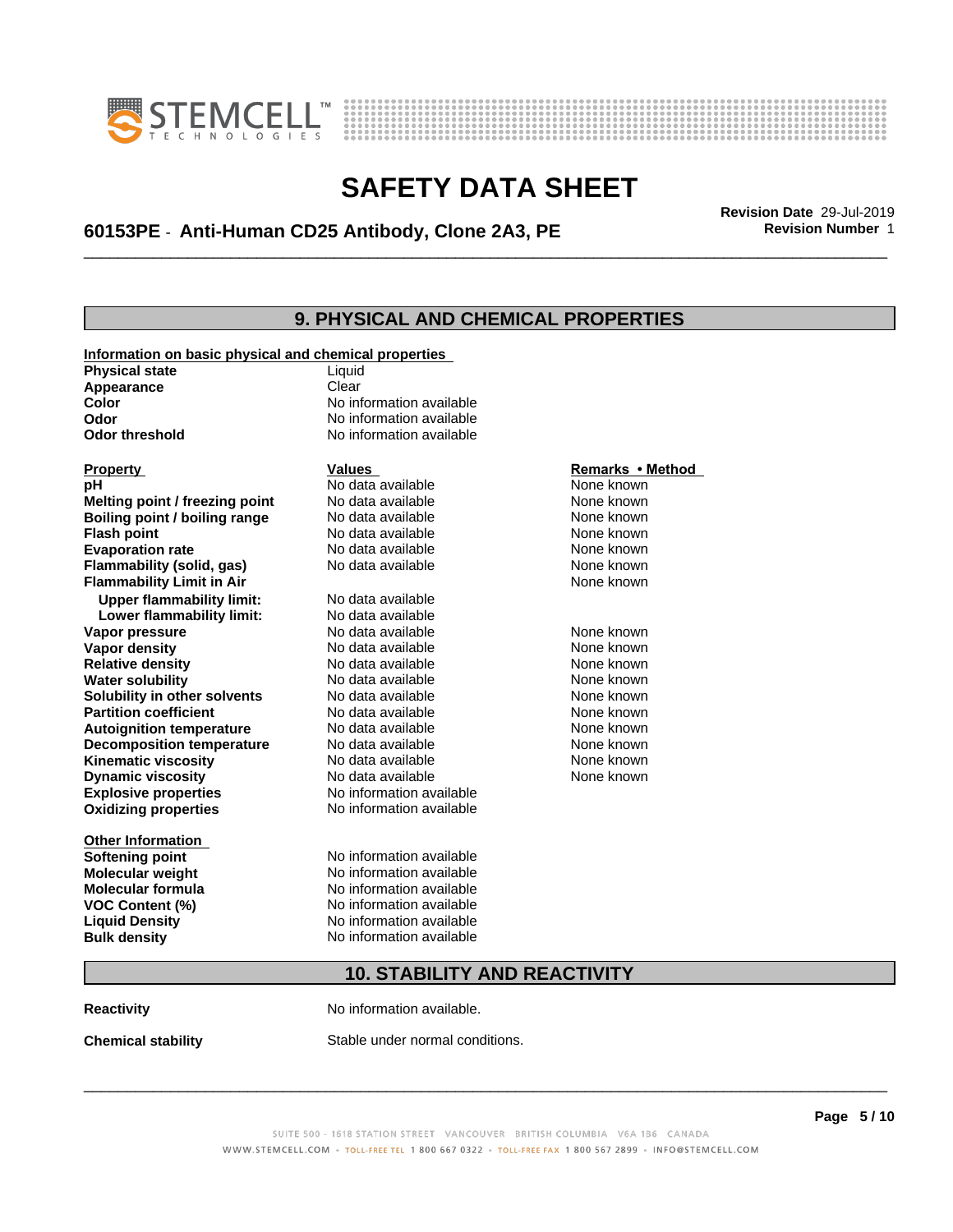



### \_\_\_\_\_\_\_\_\_\_\_\_\_\_\_\_\_\_\_\_\_\_\_\_\_\_\_\_\_\_\_\_\_\_\_\_\_\_\_\_\_\_\_\_\_\_\_\_\_\_\_\_\_\_\_\_\_\_\_\_\_\_\_\_\_\_\_\_\_\_\_\_\_\_\_\_\_\_\_\_\_\_\_\_\_\_\_\_\_\_\_\_\_ **Revision Date** 29-Jul-2019 **60153PE** - **Anti-Human CD25 Antibody, Clone 2A3, PE Revision Number** 1

**Possibility of hazardous reactions** None under normal processing. **Conditions to avoid** None known based on information supplied. **Incompatible materials** None known based on information supplied. **Hazardous decomposition products** None known based on information supplied.

### **11. TOXICOLOGICAL INFORMATION**

### **Information on likely routes of exposure**

# **Product Information**

|                     | mptomo related to the physical, ebemiesl and texicological ebergeteristics |
|---------------------|----------------------------------------------------------------------------|
| <b>Ingestion</b>    | Specific test data for the substance or mixture is not available.          |
| <b>Skin contact</b> | Specific test data for the substance or mixture is not available.          |
| Eye contact         | Specific test data for the substance or mixture is not available.          |
| <b>Inhalation</b>   | Specific test data for the substance or mixture is not available.          |

### **Symptoms related to the physical, chemical and toxicological characteristics**

**Symptoms** No information available.

### **Numerical measures of toxicity**

### **Acute toxicity**

**Unknown acute toxicity** 1 % of the mixture consists of ingredient(s) of unknown toxicity

1 % of the mixture consists of ingredient(s) of unknown acute oral toxicity

1 % of the mixture consists of ingredient(s) of unknown acute dermal toxicity

1 % of the mixture consists of ingredient(s) of unknown acute inhalation toxicity (gas)

1 % of the mixture consists of ingredient(s) of unknown acute inhalation toxicity (vapor)

1 % of the mixture consists of ingredient(s) of unknown acute inhalation toxicity (dust/mist)

#### **Component Information**

| Chemical name | Oral LD50                                       | Dermal LD50                                             | <b>Inhalation LC50</b> |
|---------------|-------------------------------------------------|---------------------------------------------------------|------------------------|
| Sodium Azide  | Rat<br>mg/ka<br>$\overline{\phantom{0}}$<br>. . | $\Gamma$<br>Rabbit)<br>$\sim$<br>= 20 mg/kg<br>$1 = 50$ |                        |
| 26628-22-8    |                                                 | ิ Rat .<br>ma/ka                                        |                        |

### **Delayed and immediate effects as well as chronic effects from short and long-term exposure**

**Skin corrosion/irritation** No information available.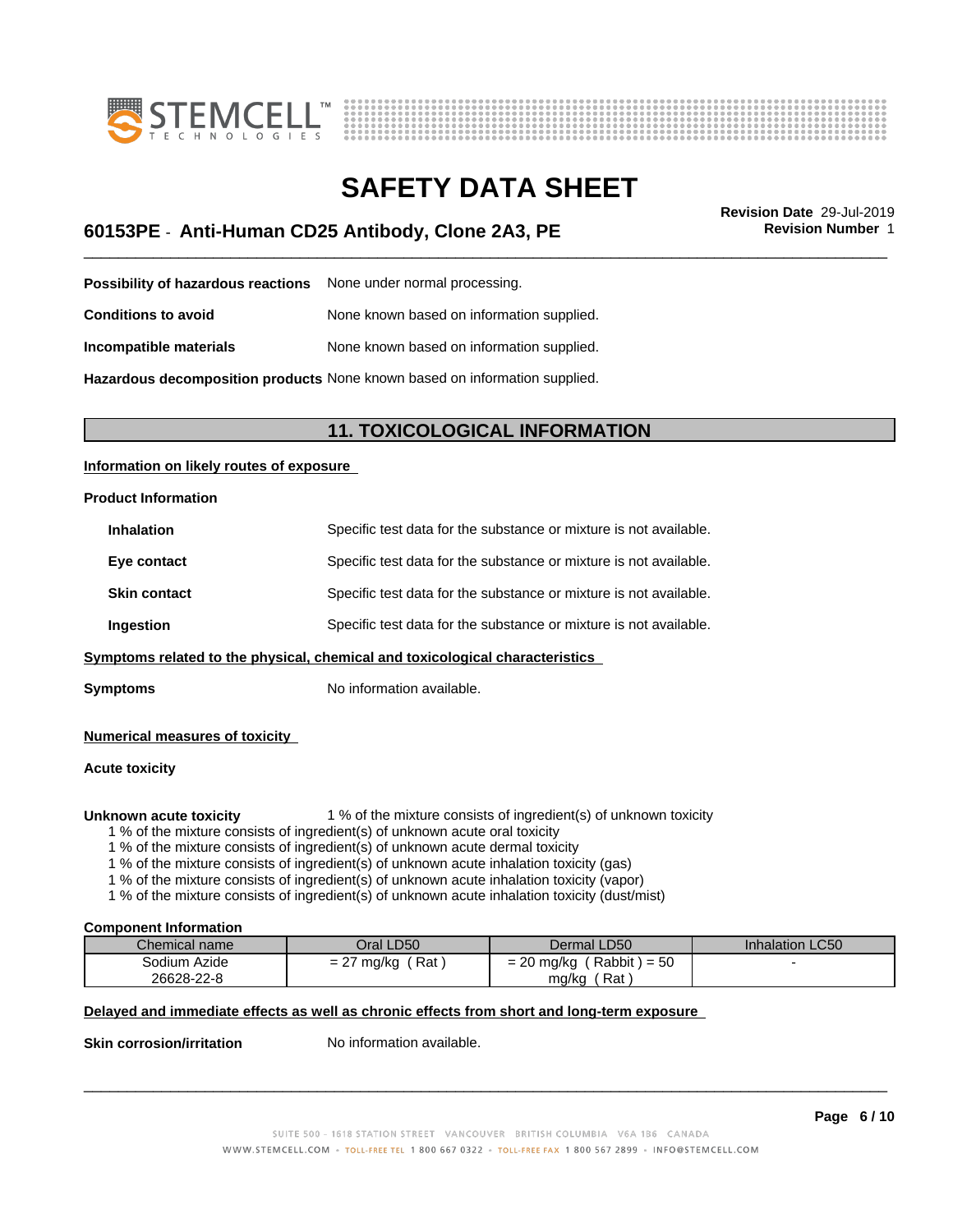



### \_\_\_\_\_\_\_\_\_\_\_\_\_\_\_\_\_\_\_\_\_\_\_\_\_\_\_\_\_\_\_\_\_\_\_\_\_\_\_\_\_\_\_\_\_\_\_\_\_\_\_\_\_\_\_\_\_\_\_\_\_\_\_\_\_\_\_\_\_\_\_\_\_\_\_\_\_\_\_\_\_\_\_\_\_\_\_\_\_\_\_\_\_ **Revision Date** 29-Jul-2019 **60153PE** - **Anti-Human CD25 Antibody, Clone 2A3, PE Revision Number** 1

| Serious eye damage/eye irritation | No information available. |
|-----------------------------------|---------------------------|
| Respiratory or skin sensitization | No information available. |
| Germ cell mutagenicity            | No information available. |
| Carcinogenicity                   | No information available. |
| <b>Reproductive toxicity</b>      | No information available. |
| <b>STOT - single exposure</b>     | No information available. |
| <b>STOT - repeated exposure</b>   | No information available. |
| <b>Aspiration hazard</b>          | No information available. |

### **12. ECOLOGICAL INFORMATION**

### **Ecotoxicity** .

| Chemical name | Algae/aquatic plants | <b>Fish</b>              | Toxicity to    | Crustacea |
|---------------|----------------------|--------------------------|----------------|-----------|
|               |                      |                          | microorganisms |           |
| Sodium Azide  |                      | $LC50: = 0.8$ mg/L (96h, |                |           |
| 26628-22-8    |                      | Oncorhynchus mykiss)     |                |           |
|               |                      | $LC50: =5.46$ mg/L (96h, |                |           |
|               |                      | Pimephales promelas)     |                |           |
|               |                      | LC50: =0.7mg/L (96h,     |                |           |
|               |                      | Lepomis macrochirus)     |                |           |

| <b>Bioaccumulation</b> | There is no data for this product. |
|------------------------|------------------------------------|

**Other adverse effects** No information available.

**13. DISPOSAL CONSIDERATIONS**

### **Waste treatment methods**

| Waste from residues/unused<br>products | Dispose of in accordance with local regulations. Dispose of waste in accordance with<br>environmental legislation. |
|----------------------------------------|--------------------------------------------------------------------------------------------------------------------|
| Contaminated packaging                 | Do not reuse empty containers.                                                                                     |
| <b>US EPA Waste Number</b>             | P <sub>105</sub>                                                                                                   |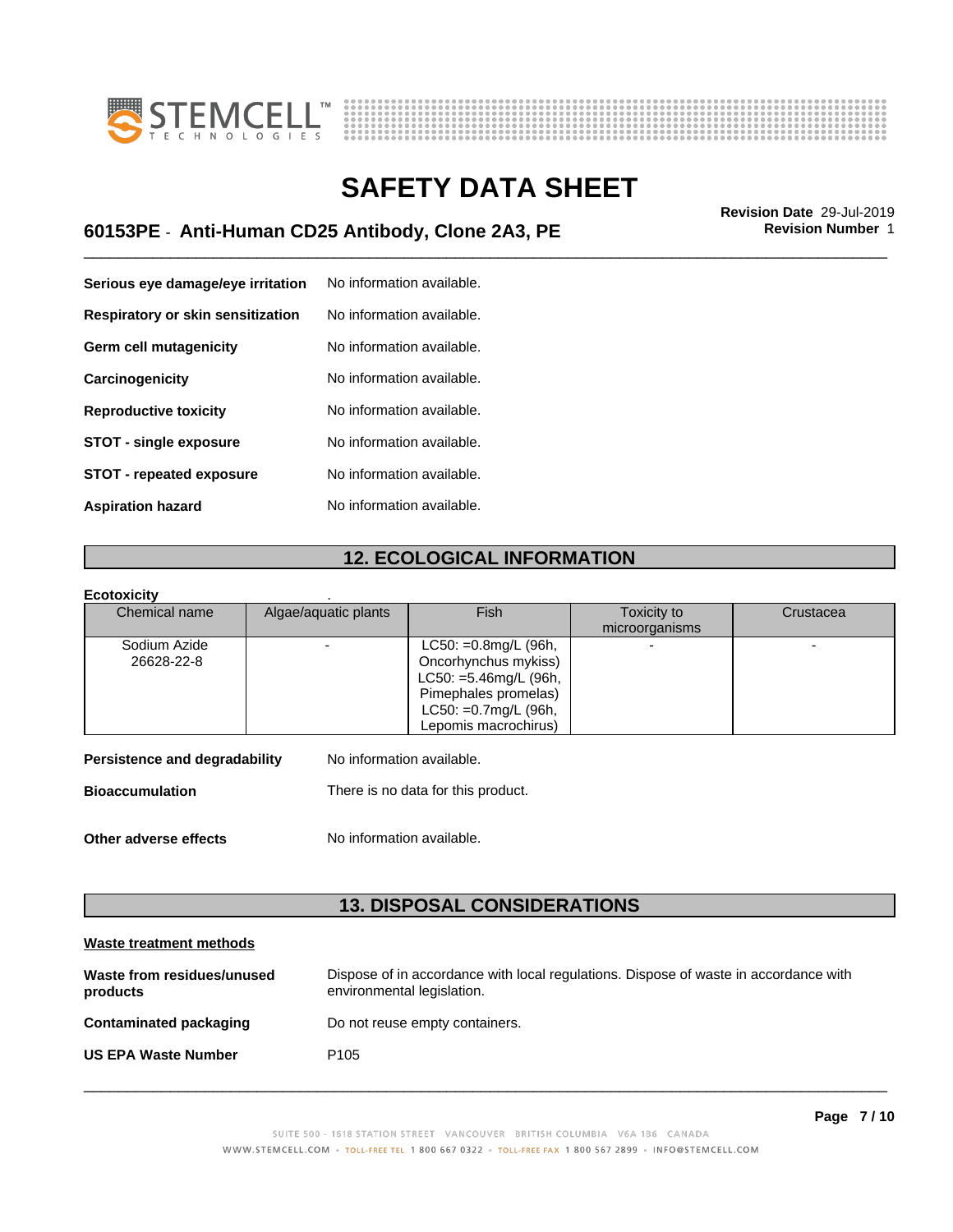



# **SAFETY DATA SHEET**<br>Revision Date 29-Jul-2019

### \_\_\_\_\_\_\_\_\_\_\_\_\_\_\_\_\_\_\_\_\_\_\_\_\_\_\_\_\_\_\_\_\_\_\_\_\_\_\_\_\_\_\_\_\_\_\_\_\_\_\_\_\_\_\_\_\_\_\_\_\_\_\_\_\_\_\_\_\_\_\_\_\_\_\_\_\_\_\_\_\_\_\_\_\_\_\_\_\_\_\_\_\_ **Revision Date** 29-Jul-2019 **60153PE** - **Anti-Human CD25 Antibody, Clone 2A3, PE Revision Number** 1

| <b>Chemical name</b>       | RCRA - Halogenated<br>Organic Compounds |                  | <b>IRCRA - P Series Wastes RCRA - F Series Wastes RCRA - K Series Wastes</b> |
|----------------------------|-----------------------------------------|------------------|------------------------------------------------------------------------------|
| Sodium Azide<br>26628-22-8 |                                         | P <sub>105</sub> |                                                                              |

**California Hazardous Waste Status** This product contains one or more substances that are listed with the State of California as a hazardous waste.

| <i>C</i> hemical name | California Hazardous Waste Status |  |
|-----------------------|-----------------------------------|--|
| <br>Azide<br>30dium   | 'qnitable                         |  |
| 26628-22-8            | leactive                          |  |

### **14. TRANSPORT INFORMATION**

| DOT         | Not regulated |
|-------------|---------------|
| <b>TDG</b>  | Not regulated |
| <b>MEX</b>  | Not regulated |
| ICAO (air)  | Not regulated |
| <b>IATA</b> | Not regulated |
| <b>IMDG</b> | Not regulated |
| <b>RID</b>  | Not regulated |
| <b>ADR</b>  | Not regulated |
| <b>ADN</b>  | Not regulated |
|             |               |

### **15. REGULATORY INFORMATION**

| <b>International Inventories</b> |            |
|----------------------------------|------------|
| <b>TSCA</b>                      | Complies   |
| <b>DSL/NDSL</b>                  | Complies   |
| <b>EINECS/ELINCS</b>             | Complies   |
| <b>ENCS</b>                      | Does not c |
| <b>IECSC</b>                     | Complies   |
| <b>KECL</b>                      | Complies   |
| <b>PICCS</b>                     | Complies   |
| <b>AICS</b>                      | Complies   |

**Complies** Complies **Complies ENCS** Does not comply **Complies Complies** Complies **AICS** Complies

 **Legend:**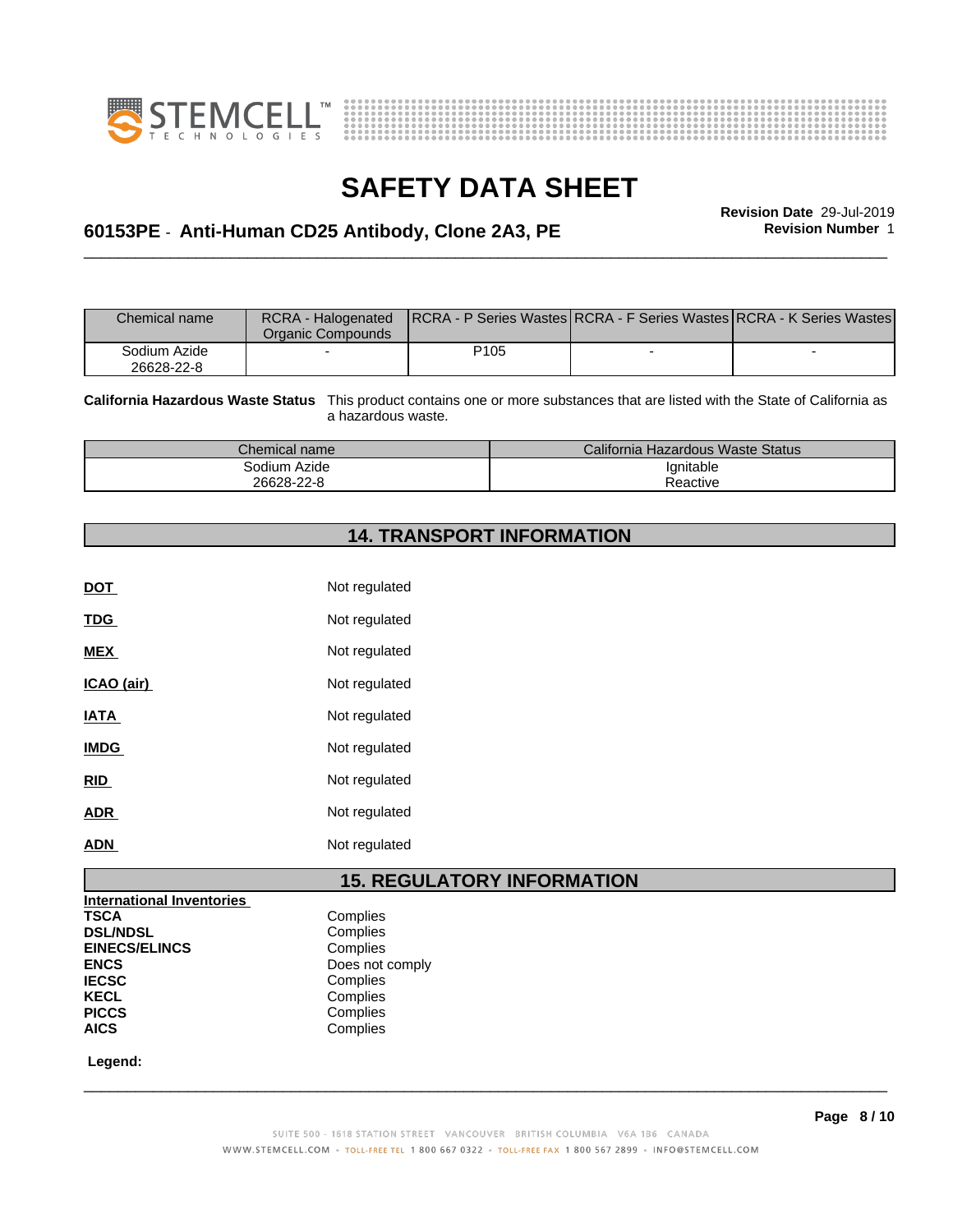



\_\_\_\_\_\_\_\_\_\_\_\_\_\_\_\_\_\_\_\_\_\_\_\_\_\_\_\_\_\_\_\_\_\_\_\_\_\_\_\_\_\_\_\_\_\_\_\_\_\_\_\_\_\_\_\_\_\_\_\_\_\_\_\_\_\_\_\_\_\_\_\_\_\_\_\_\_\_\_\_\_\_\_\_\_\_\_\_\_\_\_\_\_ **Revision Date** 29-Jul-2019 **60153PE** - **Anti-Human CD25 Antibody, Clone 2A3, PE Revision Number** 1

 **TSCA** - United States Toxic Substances Control Act Section 8(b) Inventory

 **DSL/NDSL** - Canadian Domestic Substances List/Non-Domestic Substances List

 **EINECS/ELINCS** - European Inventory of Existing Chemical Substances/European List of Notified Chemical Substances

 **ENCS** - Japan Existing and New Chemical Substances

 **IECSC** - China Inventory of Existing Chemical Substances

 **KECL** - Korean Existing and Evaluated Chemical Substances

 **PICCS** - Philippines Inventory of Chemicals and Chemical Substances

 **AICS** - Australian Inventory of Chemical Substances

#### **US Federal Regulations**

#### **SARA 313**

Section 313 of Title III of the Superfund Amendments and Reauthorization Act of 1986 (SARA). This product does not contain any chemicals which are subject to the reporting requirements of the Act and Title 40 of the Code of Federal Regulations, Part 372.

#### **SARA 311/312 Hazard Categories**

| Acute health hazard               | No. |  |
|-----------------------------------|-----|--|
| Chronic Health Hazard             | No. |  |
| Fire hazard                       | No. |  |
| Sudden release of pressure hazard | No. |  |
| <b>Reactive Hazard</b>            | N٥  |  |

### **CWA** (Clean Water Act)

This product does not contain any substances regulated as pollutants pursuant to the Clean Water Act (40 CFR 122.21 and 40 CFR 122.42).

### **CERCLA**

This material, as supplied, contains one or more substances regulated as a hazardous substance under the Comprehensive Environmental Response Compensation and Liability Act (CERCLA) (40 CFR 302).

| Chemical name | Hazardous Substances RQs | Extremely Hazardous Substances RQs |
|---------------|--------------------------|------------------------------------|
| Sodium Azide  | '000 lb                  | 1000 lb                            |
| 26628-22-8    |                          |                                    |

#### **US State Regulations**

#### **California Proposition 65**

This product does not contain any Proposition 65 chemicals.

#### **U.S. State Right-to-Know Regulations**

#### **US State Regulations**

| Chemical name      | New Jersey | Massachusetts | Pennsylvania |  |
|--------------------|------------|---------------|--------------|--|
| Water<br>7732-18-5 |            |               |              |  |
|                    |            |               |              |  |